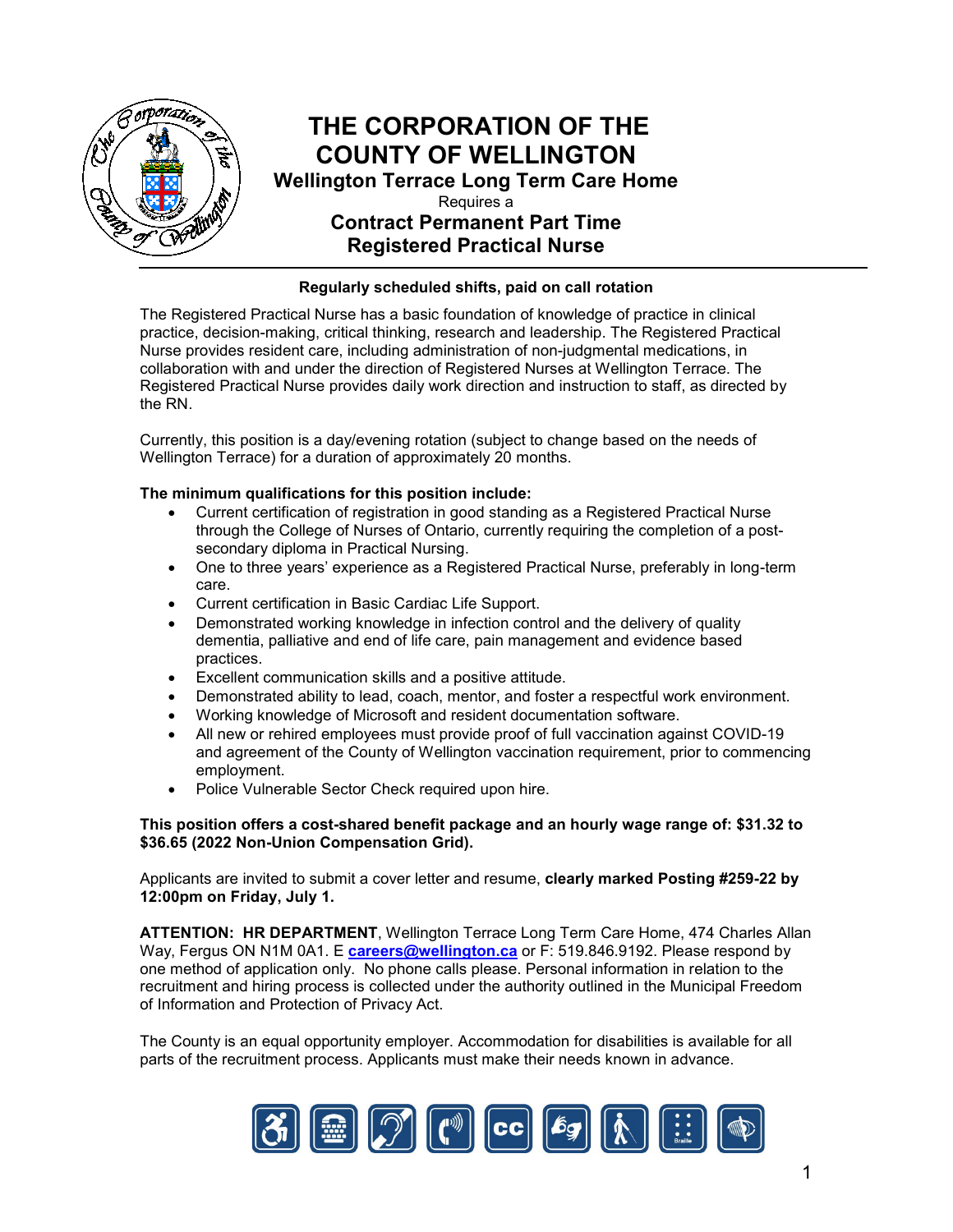

# **COUNTY OF WELLINGTON**

## **POSITION DESCRIPTION**

| <b>Title: Registered Practical Nurse</b> | <b>Reports to: Resident Care Manager</b> |
|------------------------------------------|------------------------------------------|
| <b>Department: Wellington Terrace</b>    | <b>Positions Supervised: 2-4</b>         |
| <b>Effective:</b>                        | <b>Revised: June 2015</b>                |

#### **BASIC FUNCTION:**

The Registered Practical Nurse (RPN) will represent Wellington Terrace at all times by ensuring adherence to the Code of Conduct and demonstrating the County of Wellington's commitment to a healthy and safe workplace where every person is respected.

Reporting to the Registered Nurse (RN), the Registered Practical Nurse has a basic foundation of knowledge of practice in clinical practice, decision-making, critical thinking, research and leadership. The Registered Practical Nurse provides resident care, including administration of non-judgmental medications, in collaboration with and under the direction of Registered Nurses at Wellington Terrace. The Registered Practical Nurse provides daily work direction and instruction to staff, as directed by the RN.

## **PRINCIPLE RESPONSIBILITIES:**

- Applies the [fundamental principle](http://www.ontario.ca/laws/statute/07l08%20-%20BK1%20-%20BK1%20-%20BK1#BK1) of the Long-Term Care Homes Act in the operation of the home.
- Advocates, promotes, facilitates, and provides best possible care for residents.
- Identifies themselves to the resident and family, and explains her/his role in a pleasant and respectful manner.
- Reports to the Director of Care, or designate, any member of the interdisciplinary team, volunteer, or family member whose actions or behaviours towards residents are unsafe or unprofessional, including physical, verbal, emotional, sexual, and/or financial abuse following the regulations set out in the Long-Term Care Homes Act.
- Responds quickly and appropriately to inquiries and requests.
- Seeks assistance appropriately and in a timely manner.
- Takes responsibility for errors when they occur and takes appropriate action to ensure resident safety.
- Attends all team meetings when possible and reads all minutes of meetings not attended.
- Attends all annual mandatory in-services.
- Identifies and meets own learning needs for professional growth.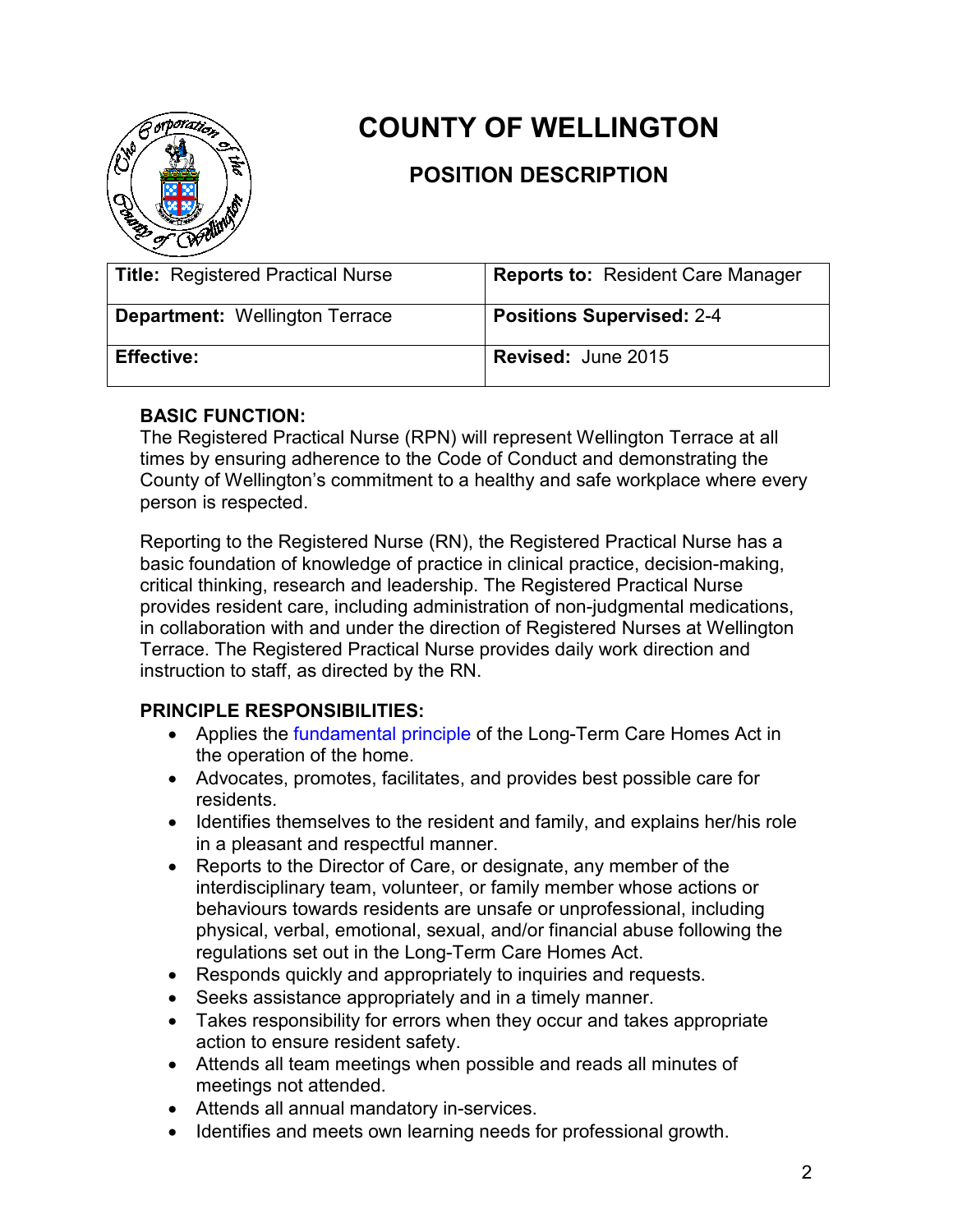- Participates in Wellington Terrace quality improvement initiatives and monitoring groups as assigned.
- Participates in the College of Nurses Quality Assurance programme and reflective practice on an annual basis.
- Collaborates with resident/family and care team to provide professional practice that respects resident's rights.
- Respects and adheres to all policies related to privacy and confidentiality.
- Creates plans of care that will address resident needs, preferences, wishes, and hopes.
- Demonstrates the ability to handle emergency situations in a prompt, precise, and professional manner.
- Demonstrates the necessary skills and knowledge to provide care for residents according to Wellington Terrace nursing policy and procedures, and standards of care and practice.
- Demonstrates the ability to delegate appropriately to Personal Support Workers.
- Documents accurate and ongoing assessments of resident's status in the electronic documentation system.
- Evaluates/describes the outcome of specific interventions and modifies the plan or approach.
- Gives a thorough and concise report at change of shift focusing on risk management.
- Prepares and administers prescribed/routine medications and treatments according to nursing policy and procedures and safe medication practices.
- Monitors and reports to the Registered Nurse, any symptoms of upper respiratory or gastric illnesses.
- Assesses resident health status and reports unusual findings to the Registered Nurse.
- Maintains boundaries between professional, therapeutic relationships, and non-professional, personal relationships.
- Practices according to the standards for therapeutic nurse-client relationship.
- Ensures that staff adheres to the Occupational Health and Safety Act and report any hazardous situations or practices to the appropriate manager.
- Responds to emergency fan-out when initiated.

## **CONTACTS:**

**Internal:** County of Wellington, nursing and interdisciplinary team members, residents, families, service providers, physicians.

**External:** Service providers, professional association, College of Nurses of Ontario; Regulated Health Care Practitioners; other agencies/professional as required.

## **MINIMUM QUALIFICATIONS:**

• Current certification of registration in good standing as a Registered Practical Nurse through the College of Nurses of Ontario, currently requiring the completion of a post-secondary diploma in Practical Nursing.